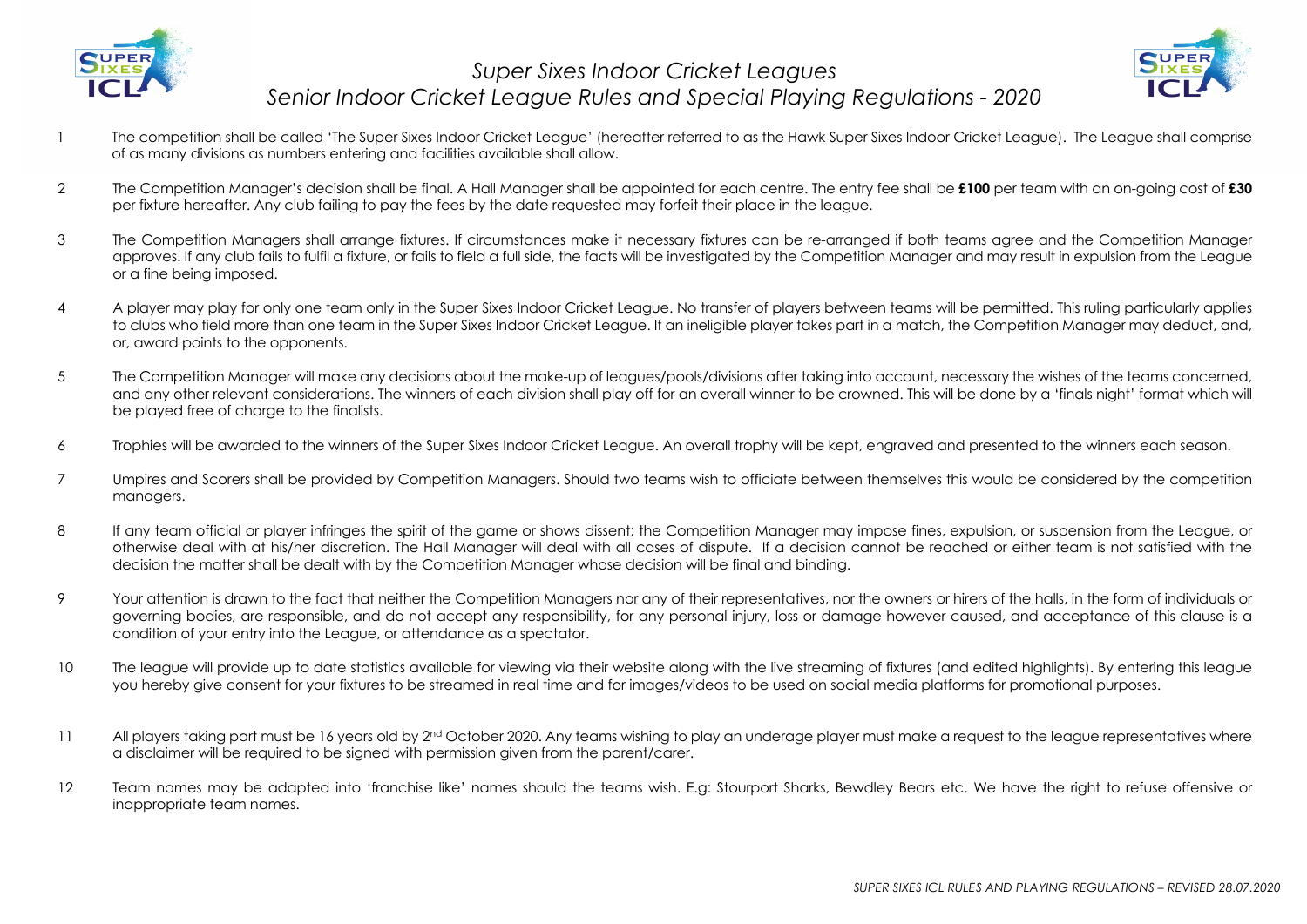



#### **Special Playing Regulations; The laws of Cricket (2019 code) as amended shall apply with the exception of the following playing regulations.**

- 1 **It is essential that all teams realise the vital importance of time keeping**. Players should be at the venue at least 15 minutes before the start of a match to complete the toss. Failure to be present at the toss will mean the opposition claim it.
- 2 Nomination of teams shall be made to the opposition and Hall Manager. In order to comply with ECB directives on the wearing of helmets, and the positioning of fielders the Hall Managers and Umpires shall apply all ECB directives which are there for the protection of players.
- 3 All matches shall start at the scheduled, or agreed, time. If one team is not complete, or ready to play, the points may be awarded to their opponents.
- 4 Batsmen must be ready to face when the bowler is ready to bowl.
- *5* Teams shall consist of six players although squads for the season may consist of more.
- 6 All teams must where the same kit. This may be normal cricketing whites or club training tops that are all the same. Please note however that there could be a ban on black soled footwear by the Sports Hall Management.
- 7 One of the fielding side shall keep wicket and must wear adequate protective equipment including a helmet if under the age of 18.
- 8 Each match shall be of one innings per side. Each innings will be 12 overs of 6 deliveries. Any wide balls or no balls will not be re-bowled and will result in 2 runs to the opposition per offence. The final over of the innings; wides and no balls will be 1 run and will be re-bowled. Each innings will consist of a maximum of 30 minutes for the fielding team to complete their overs. For each over not started in the 30 minute time limit and additional 5 runs will be added as penalties to the batting team's total. This will be at the discretion of the umpires.
- 9 A maximum of 3 overs per bowler is permitted. All overs will be bowled from the same end. If balls have been reduced, the Hall Manager will decide the quota. If a bowler is unable to complete his bowling requirement then another player, who has not already bowled his/her quota, must complete it. Any ball shall count as an over of the quota. The bowling restriction on a player arriving late (Law 2.5) shall not apply.
- 10 Batters bat as in a normal cricket match. As default, there will be no retirement score for batters. This rule may be different depending on the league you enter.
- 11 All normal modes of dismissal apply as identified within the Laws of Cricket, alongside the following clarifications;
	- *a) The striker may not be caught by a fielder directly from any wall. A dead ball will called when the ball contacts any wall above the designated dead ball height. No runs are scored for on a dead ball whilst batters can not be given out*
	- *b) A batsman shall not be given out run-out if the ball rebounds from a wall and breaks his/her wicket without having been touched by a fielder.*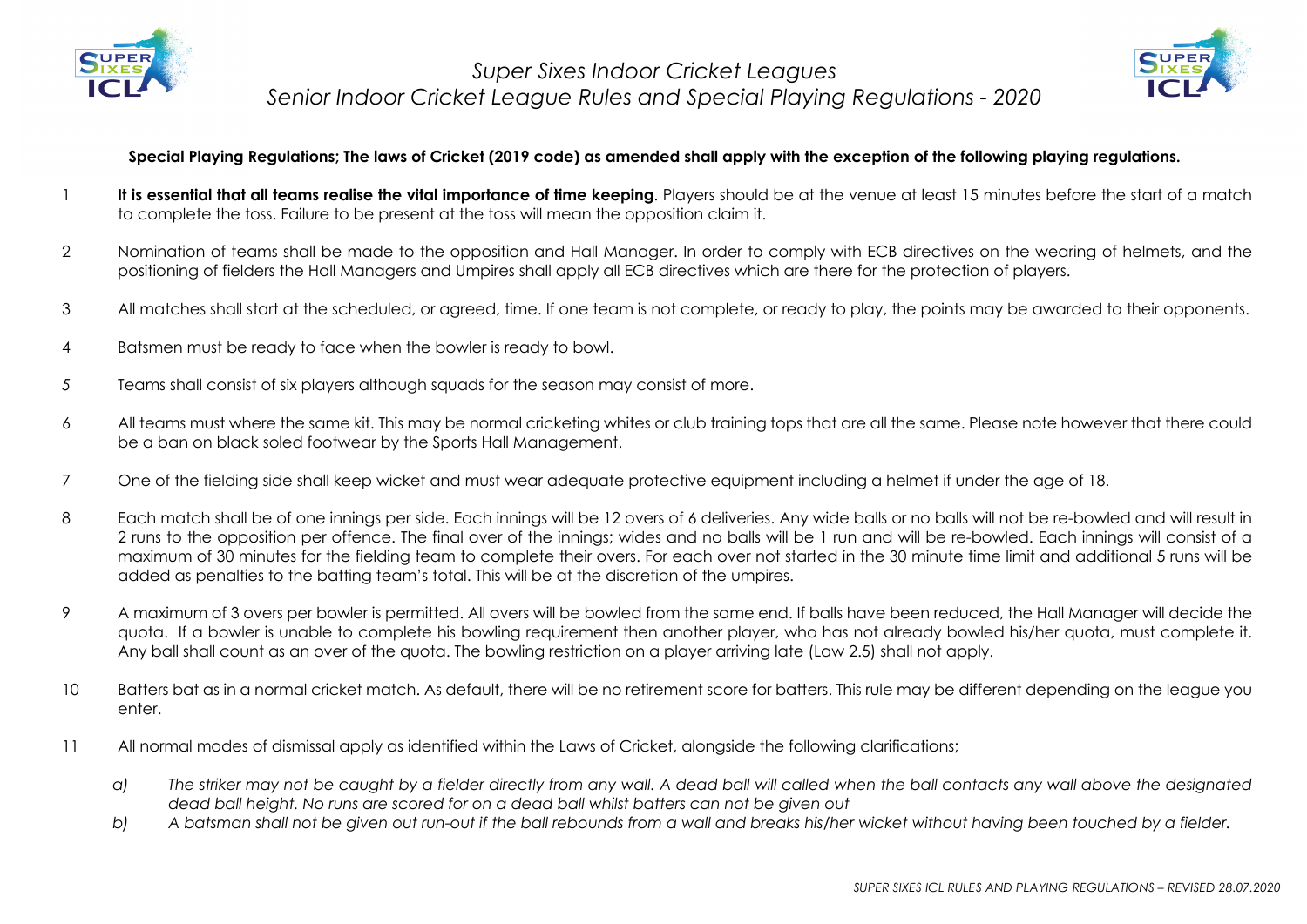



#### 12 **Negative bowling**

Umpires are instructed to apply a strict and consistent interpretation to the calling of wides and no-balls for short pitched deliveries in order to prevent negative bowling, as a guide;

Wide: Any delivery which, in the opinion of the Umpire at the bowler's end, passes sufficiently wide of the wicket to prevent the striker playing a normal indoor stroke from a normal guard position, or on the leg side passes outside of the striker standing in his normal guard position shall be adjudged a wide.

**No-ball**; Alongside the normal over-stepping rules. All deliveries that pitch in the first half of the strip (marked by floor tape) will be deemed as a no ball.

#### 13 **Penalty runs (5)**

The award of penalty runs (5) provided for in the Laws (2017 code) shall not, *apart from Law 41.2 Fielding the ball and Law 42.5 Deliberate distraction or obstruction of batsman,* apply.

- 14 **Result;** the team with the highest score shall be deemed the winner. If, irrespective of wickets lost, the scores at the end of the match are level, then the result will be concluded via a 'penalty shootout' style bowl off where 5 bowlers from each team will compete to hit the wickets from 22 yards.
- 15 **Points**; for a win 3 points. If teams are level on points the higher finishing position in the division shall be awarded to;
	- *a) The team with the most Wins (including matches conceded to them), if the number of wins are the same, the next defining criteria will be (runs per wicket differential). RPWC is worked out as follows; Runs scored/wickets lost – Runs conceded/wickets taken. The higher score will be awarded the higher finishing position.*
- 16 **Scoring;** Runs may be scored as follows:
	- *a) A ball struck to hit the wall behind the bowler shall be scored as a boundary 4 if it has made contact with the floor.*
	- *b) A ball struck to hit the wall behind the bowler shall be scored as a boundary 6 if it hasn't made contact with the floor and is below the dead ball line.*
	- *c) A ball struck to hit the side walls or back wall behind the wicket keeper shall count as one run (even if a batsman is then run-out), two additional runs shall be scored if the batsmen complete a run between the wickets.*
	- *d) If the striker plays a ball, which does not reach a wall, and the batsmen complete a run, 2 runs shall be scored per run completed.*
	- *e) A bye shall count as 1 run if the ball hits the back wall without being hit by the striking batsman. A leg bye shall count as 1 run if the ball hits a wall after hitting any part of the striker's person (apart from the bat). In each case if the batsmen complete a run 2 additional runs shall be scored. Two byes or leg byes shall be scored if the batsmen complete a run and the ball does not hit a wall.*